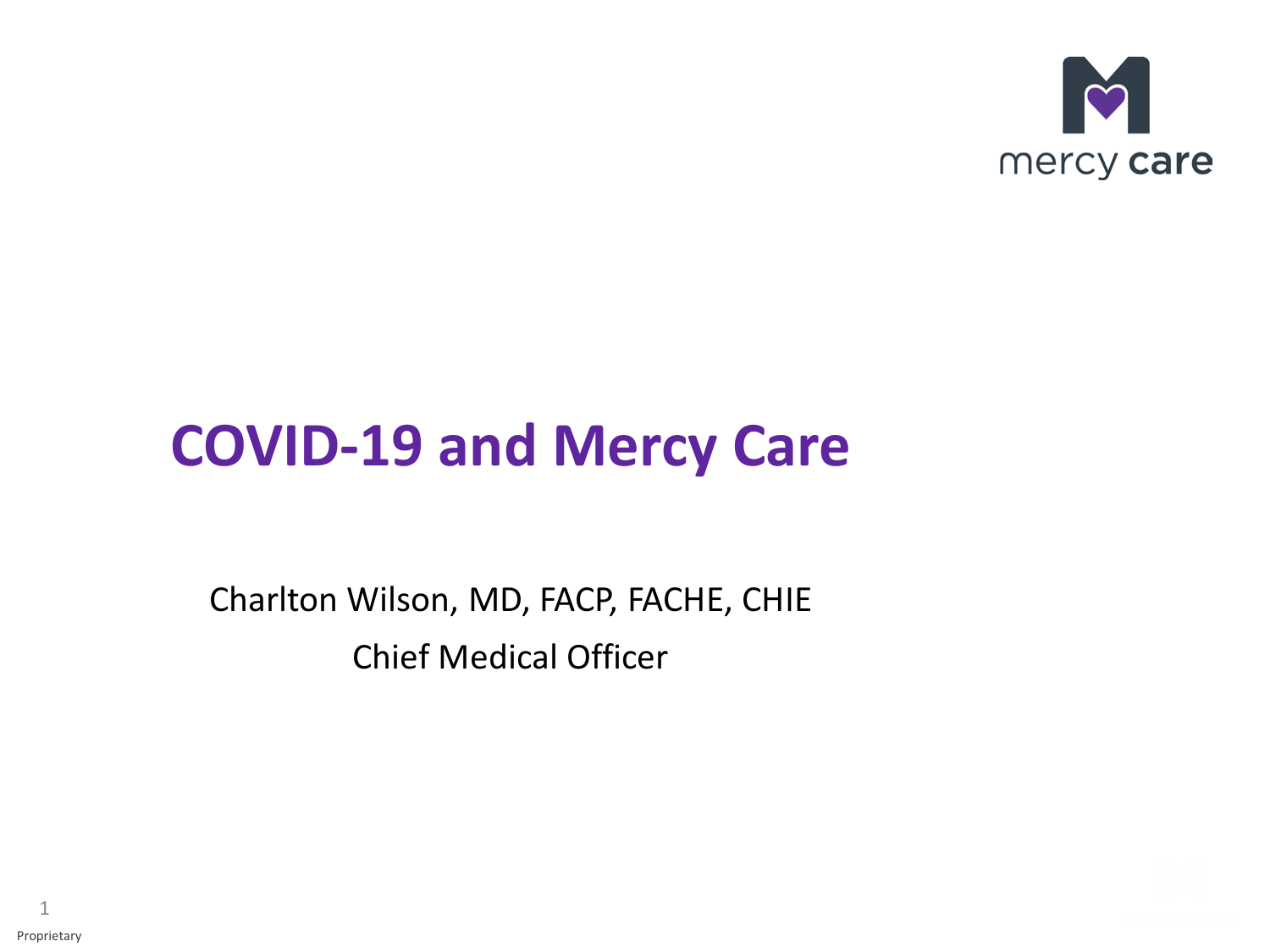### **Outline**

- Information about COVID-19
- Data on Respiratory Illnesses in Arizona 2019-2020
- Current COVID-19 Reporting in Arizona
- Practical Guidance for Our Members
- Testing and Treatment
- Practical Guidance for Our Providers
- Practical Guidance for Us as Employees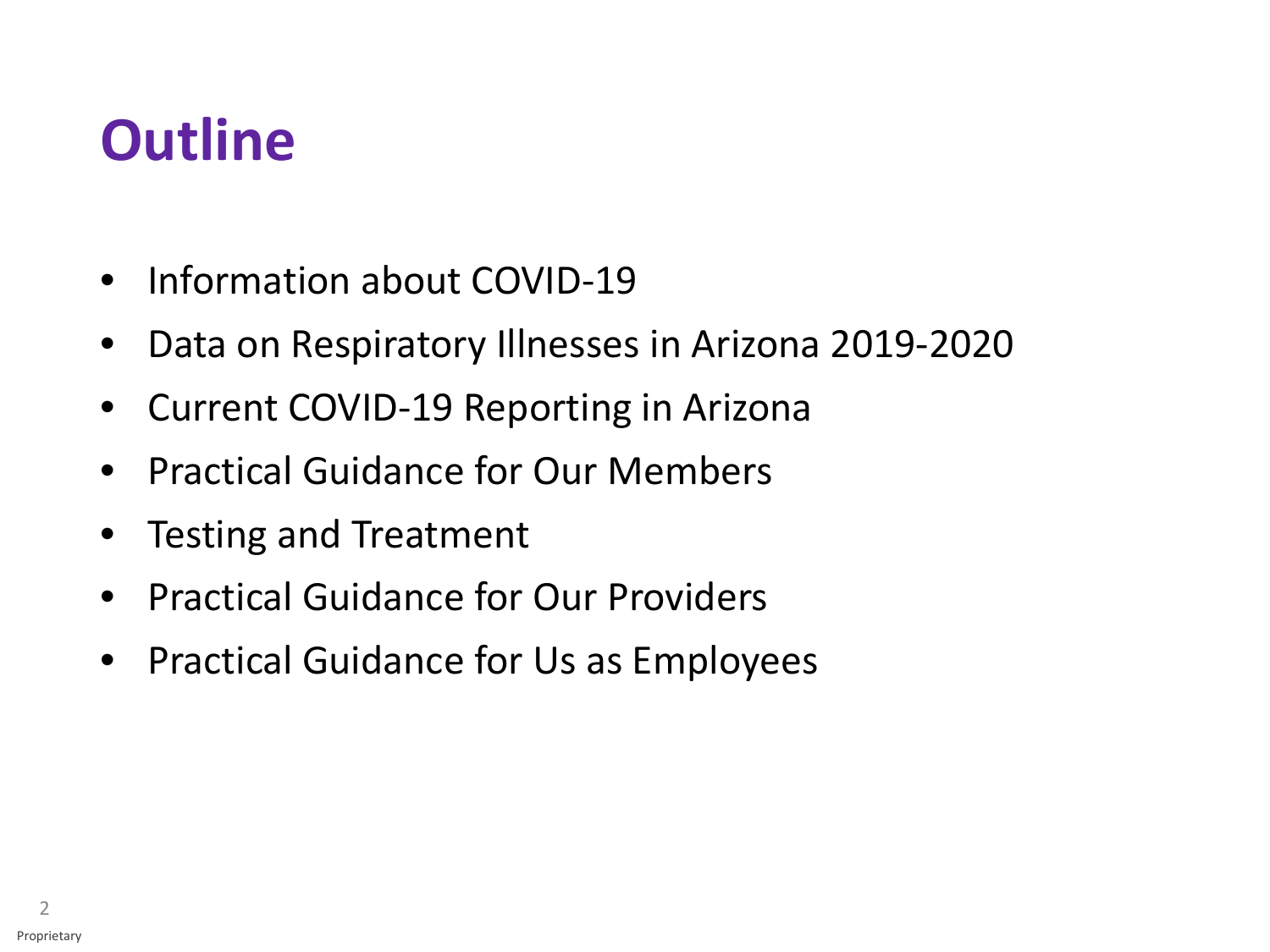### **Resources**

COVID-19 and Mercy Care Unily Site

- All that is happening at Mercy Care
- Links to  $\triangleright$ CDC, ADHS Maricopa and Pima Co  $\triangleright$  AHCCCS  $\triangleright$  CVS
- Expect changes and updates!

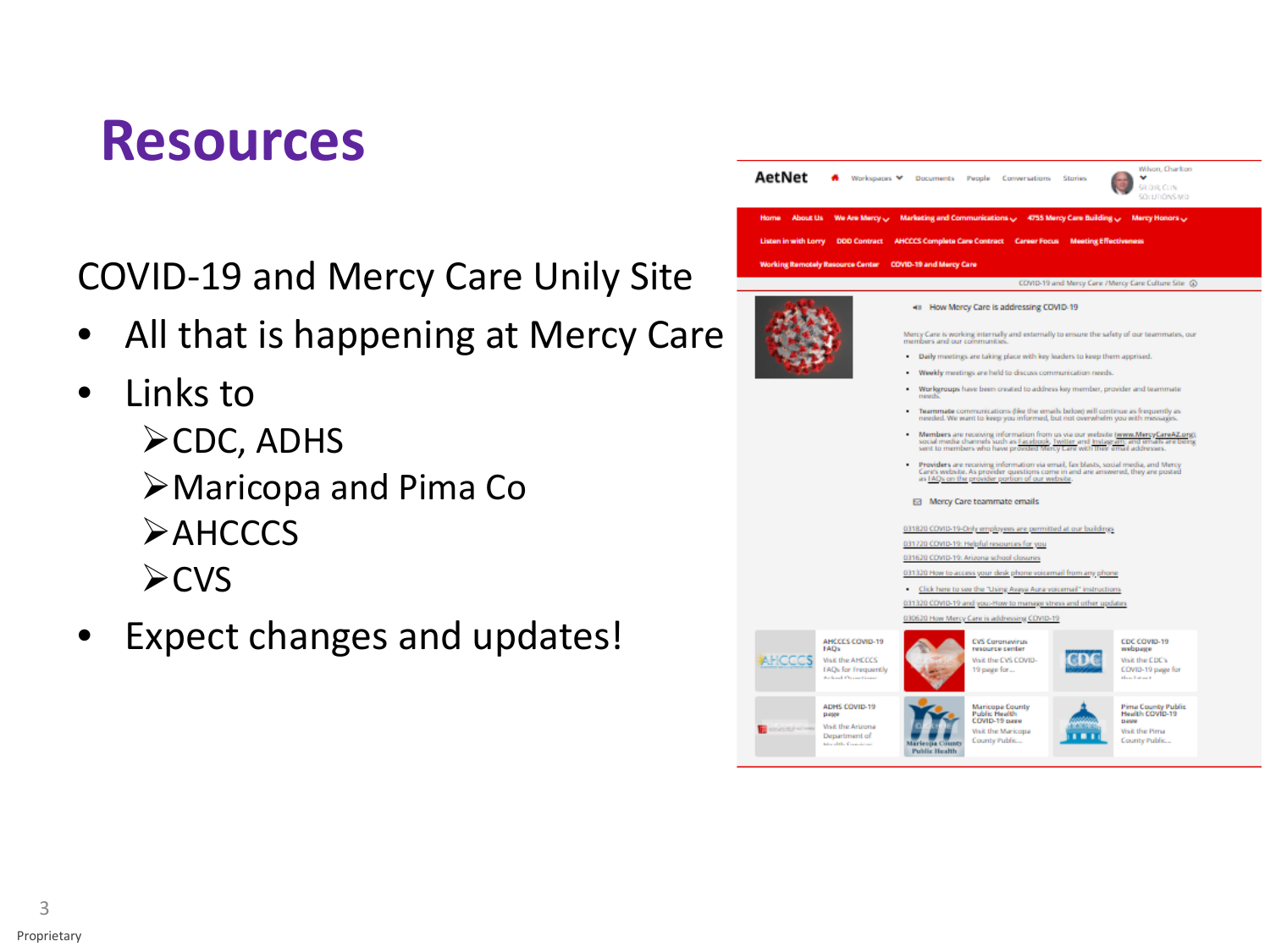





**March 17th Town hall focused on COVID-19. Dr William Fried provides a very thorough overview of the virus, the illness, and the pandemic at the global and national level. The presentation can be streamed to your computer.**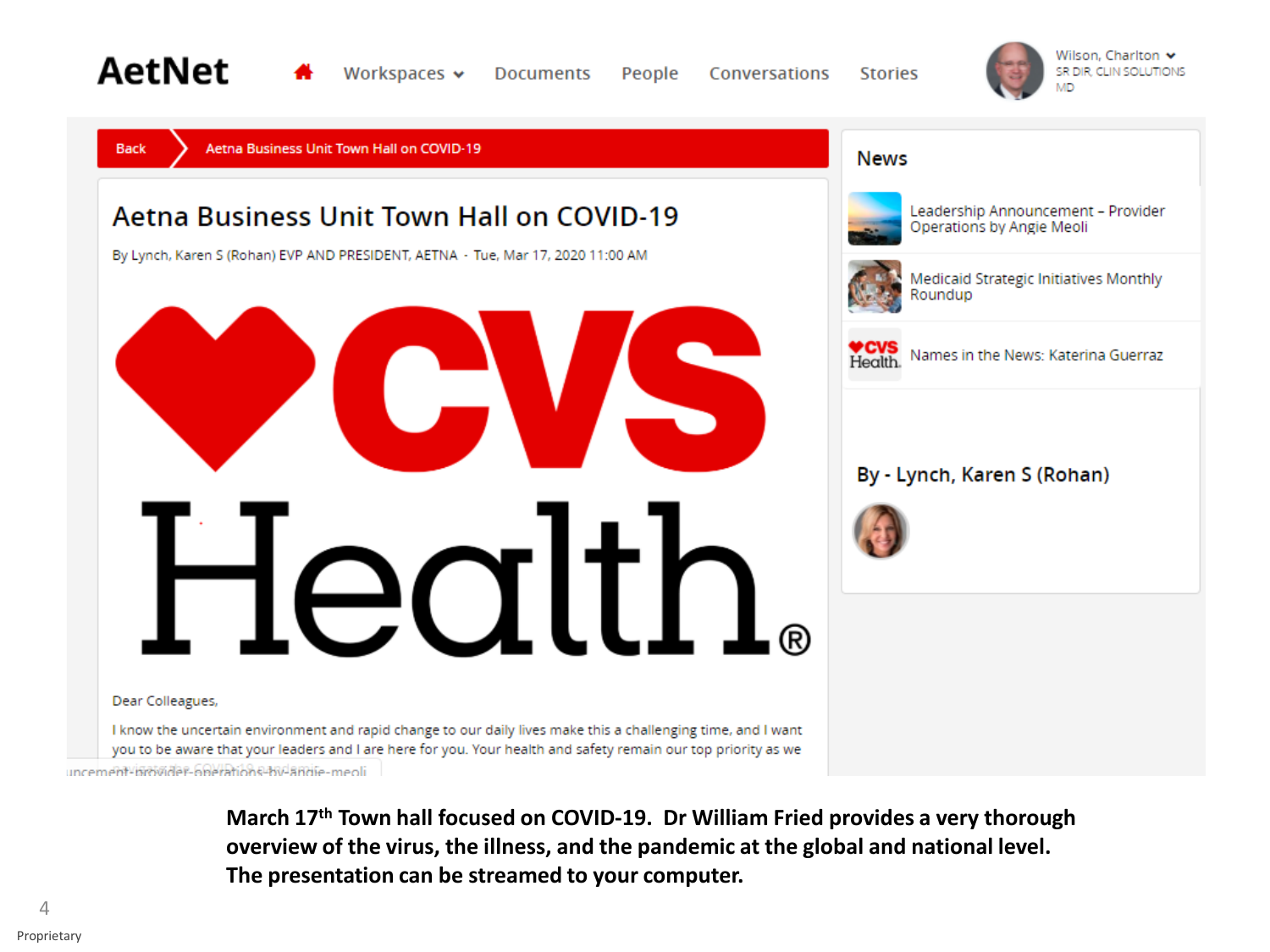### **What is COVID-19?**

- Coronaviruses are a family of viruses that cause illness ranging from mild (the common cold) to severe (SARS and MERS)
- The new coronavirus ("novel coronavirus", 2019-nCoV, SARS-CoV-2) causes the illness Coronavirus Disease 2019 (COVID-19)
- COVID-19 symptoms are similar to other common respiratory illnesses such as "colds and flu"
	- fever, cough, shortness of breath may stand out
- Incubation is from 2 to 14 days (time for symptoms to appear)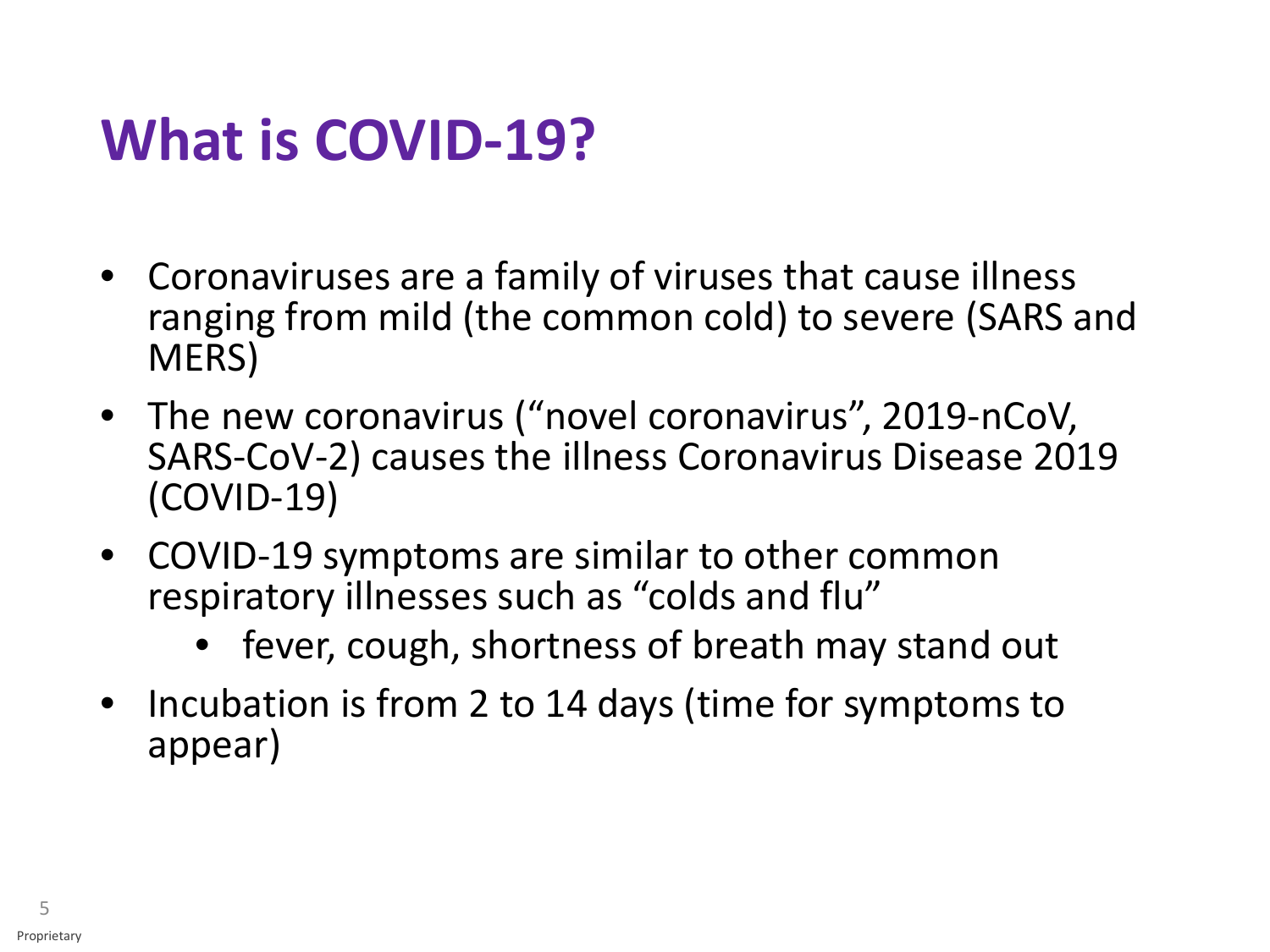### **What is COVID-19?**

- The virus spreads very quickly and extensively through a community
	- Droplets and secretions
- For every 100 people who contract the virus (estimated)
	- 80 will have mild or no symptoms
	- 15 will have illness severe enough to make a person feel ill
	- 5 will have severe illness which can lead to acute respiratory distress needing intubation and ICU level care
- Certain groups have higher risk of having severe illness and death, based on age and co-occurring medical conditions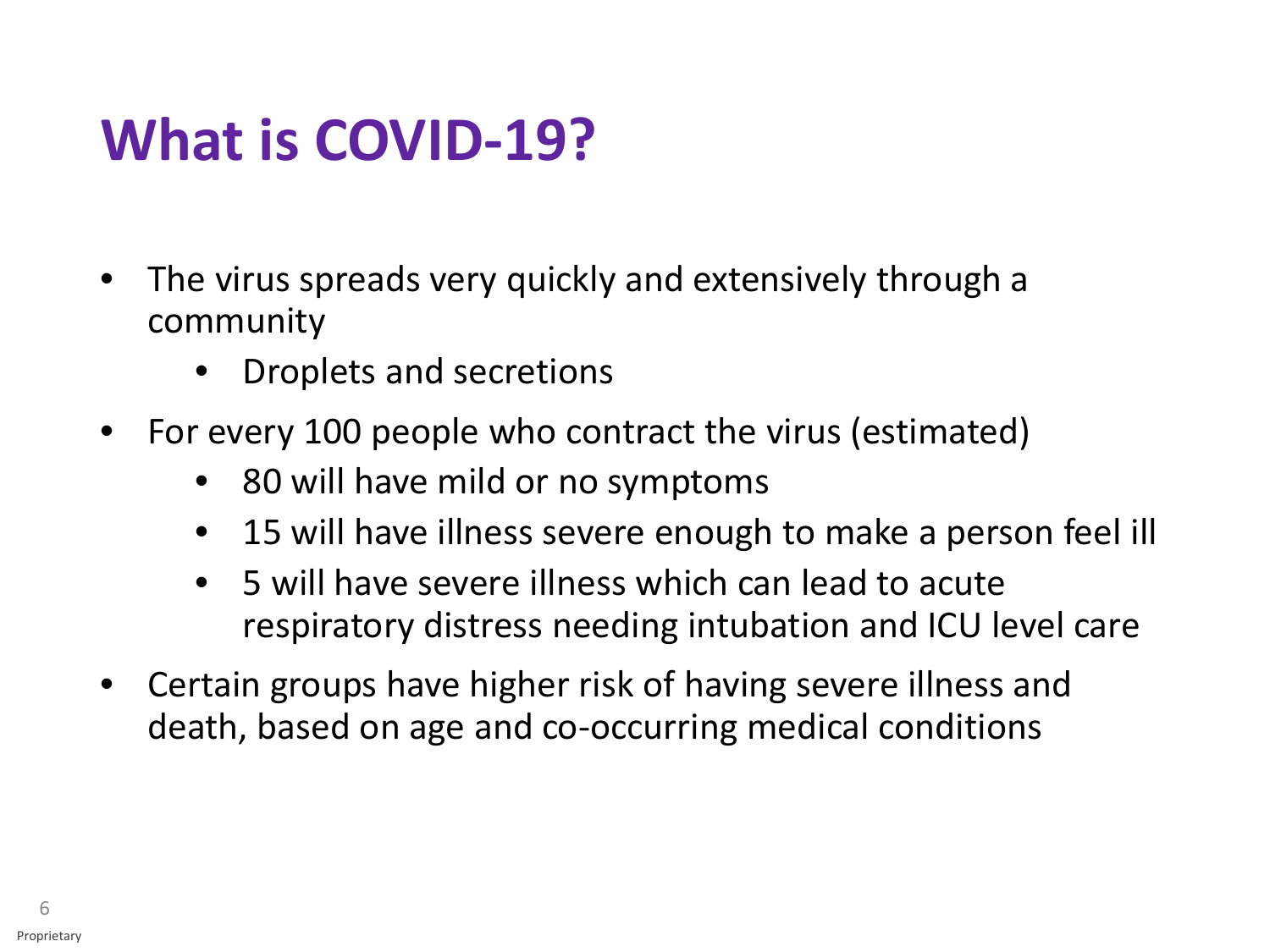## **COVID-19 and Public Health Terminology**

- Social Distancing for <u>every</u> person
	- To prevent or delay contracting the virus
- Quarantine for a person who may become ill
	- Ex's: Traveler from a Level III country, Passenger on a cruise ship where illness occurred, caregiver of a person who is ill
- **Isolation a person who is ill** 
	- To protect others
- Cohorting people who are ill
	- Having people with the same illness grouped together but separately from others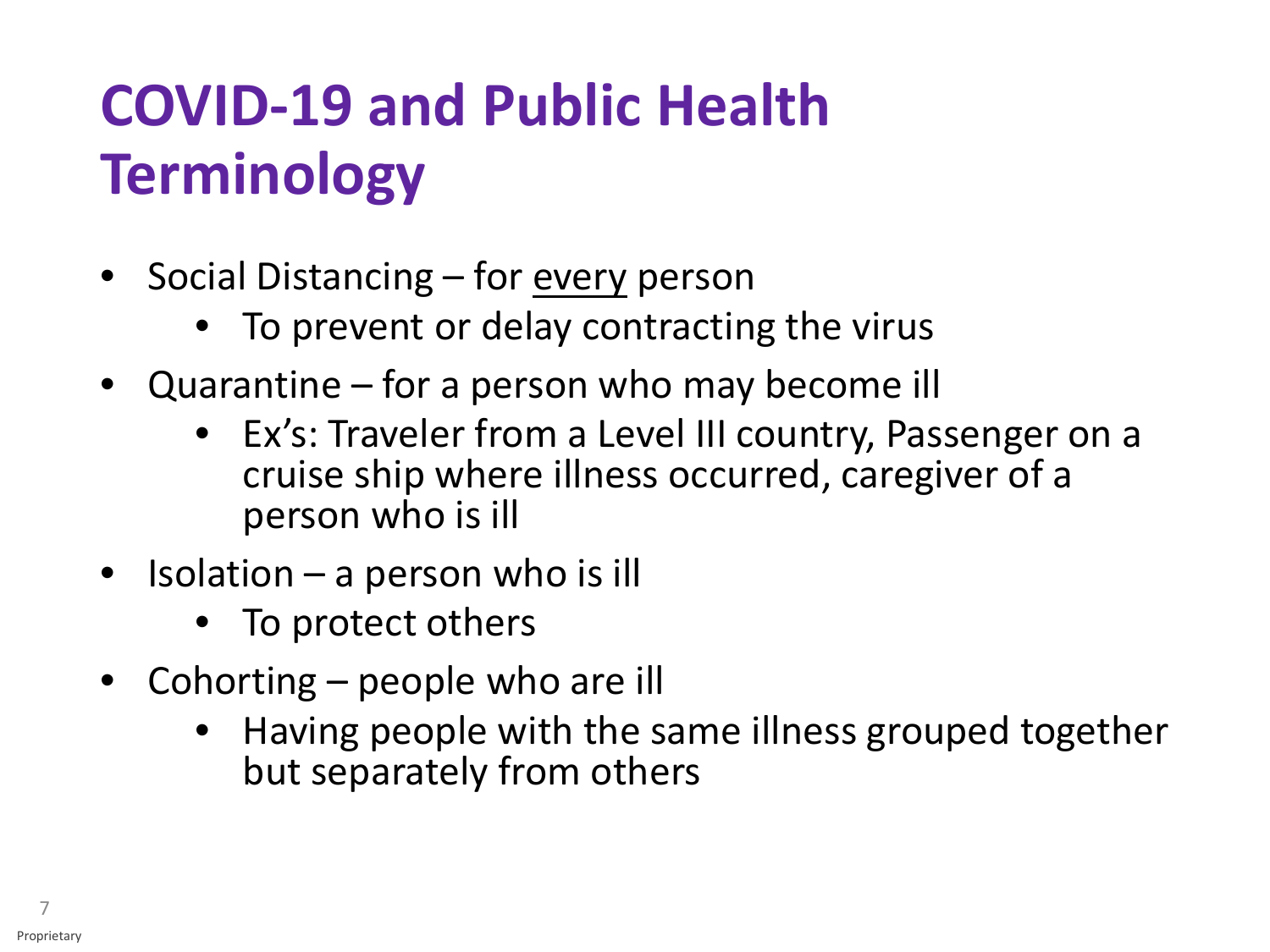

Number of Lab-Confirmed Influenza Cases Reported, by Week of Report: 2014-2020

**Arizona Department of Health Services' Influenza reporting** – which tracks number of positive laboratory tests for Influenza A and B in the State. This year had an increased number of positive tests. However, as you see, the number of positive tests (deep blue line) for influenza continues to decline even as the COVID-19 pandemic is occurring.

8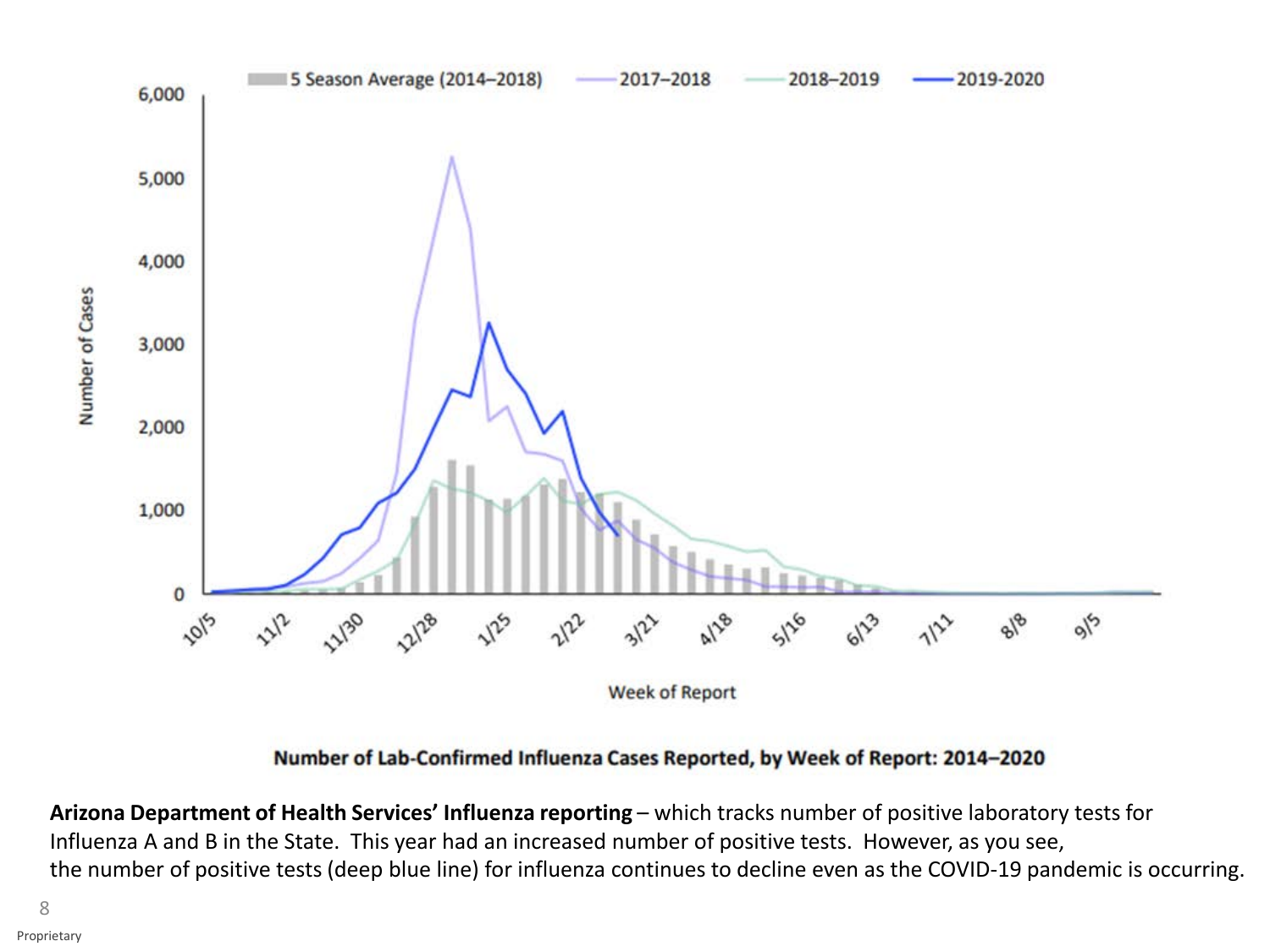### Influenza-Like Illness (ILI) Surveillance from Sentinel Outpatient **Providers**

ILI percent was below the threshold at 2.5% in week 9.



Percentage of Visits for ILI at Sentinel Providers, 2019-2020, Arizona

**CDC's Arizona-specific Influenza-like Illness (ILI) surveillance reporting** – tracks reporting of flu-like illnesses at sentinel sites within the State. As you can see, this also shows the sentinel sites are reporting a decline in the number of influenza-like illnesses consistent with the seasonal flu.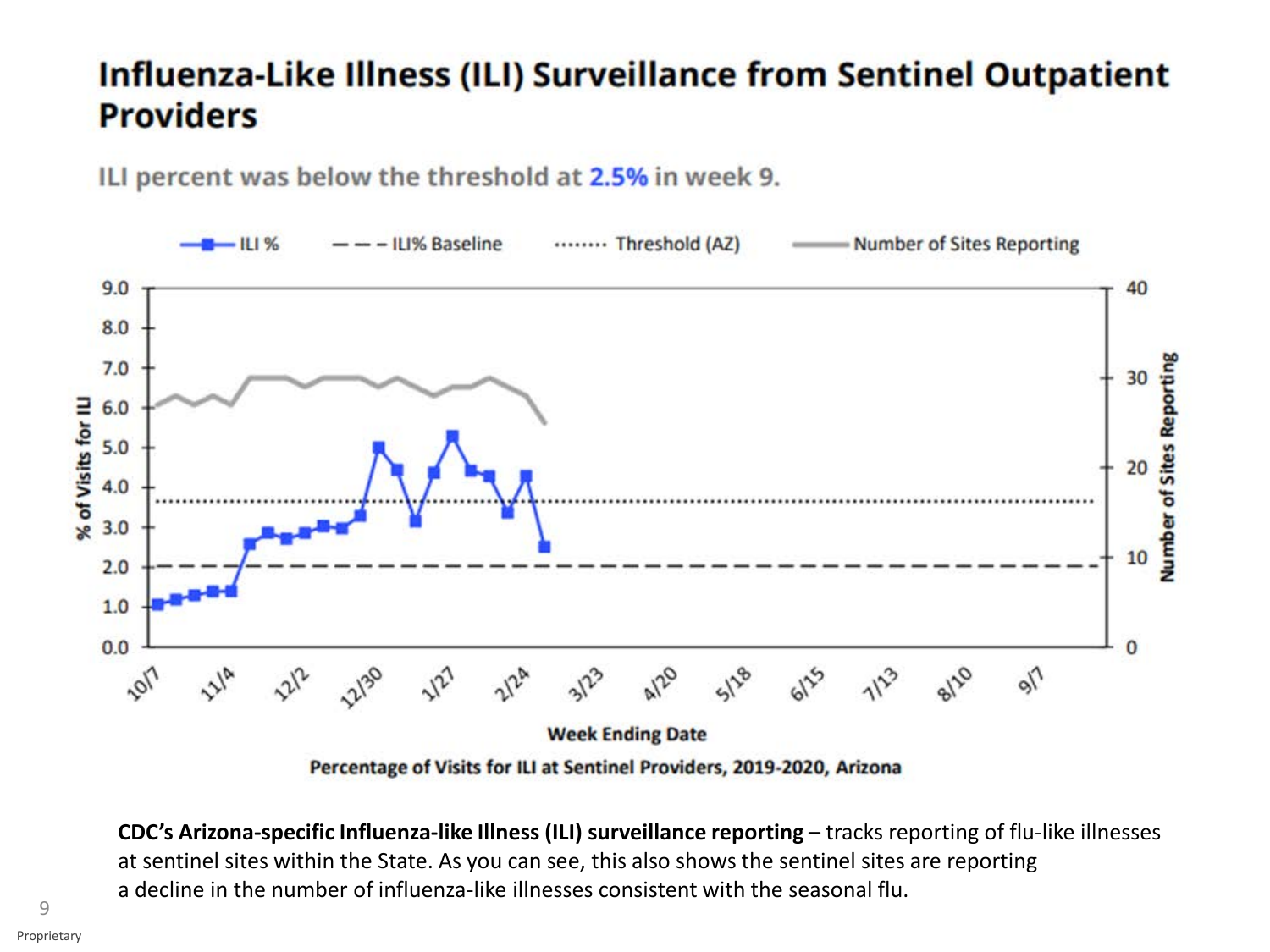| Coronavirus Disease 2019                                 |  |
|----------------------------------------------------------|--|
| Home                                                     |  |
| <b>Public Resources</b>                                  |  |
| Frequently Asked Questions (FAC)s)                       |  |
| EMS and 9-1-1 Resources                                  |  |
| Local Health Resources                                   |  |
| Schools (Childcare & K-12) and<br>Universities           |  |
| Community & Business Partners                            |  |
| Healthcare Providers, Facilities, and<br><b>Partners</b> |  |
| Ebola                                                    |  |
| X<br>Foodborne Diseases                                  |  |
| Hepatitis<br>r                                           |  |
| Influenza (Flu)<br>×                                     |  |
| Vaccine-Preventable Diseases<br>×                        |  |
| Valley Fever<br>y                                        |  |
| Vector-Bonne & Zoonotic Diseases>                        |  |
| Waterborne Diseases<br>Þ                                 |  |
| Tuberculosis, STDs, and HIV/AIDS                         |  |
| Infectious Diseases A-Z                                  |  |
| Communicable Disease Reporting>                          |  |
| Disease Data, Statistics & Reports >                     |  |
| Disease Investigation Resources                          |  |
| Legal Requirements                                       |  |
| Contact Us                                               |  |
| Signup for email updates                                 |  |

### Coronavirus Home

### Coronavirus Disease 2019 (COVID-19)

- The Artzona Poison Control System is available to answer questions about COVID-19 from Arizona providers (for testing, patient guidance) and the general public (for testing, isolation, quarantine): 1-844-542-8201

+ The President's Coronavirus Guidelines for America - 15 Days to Slow the Spread of Coronavirus (COVID-19) More at Whitehouse.gov

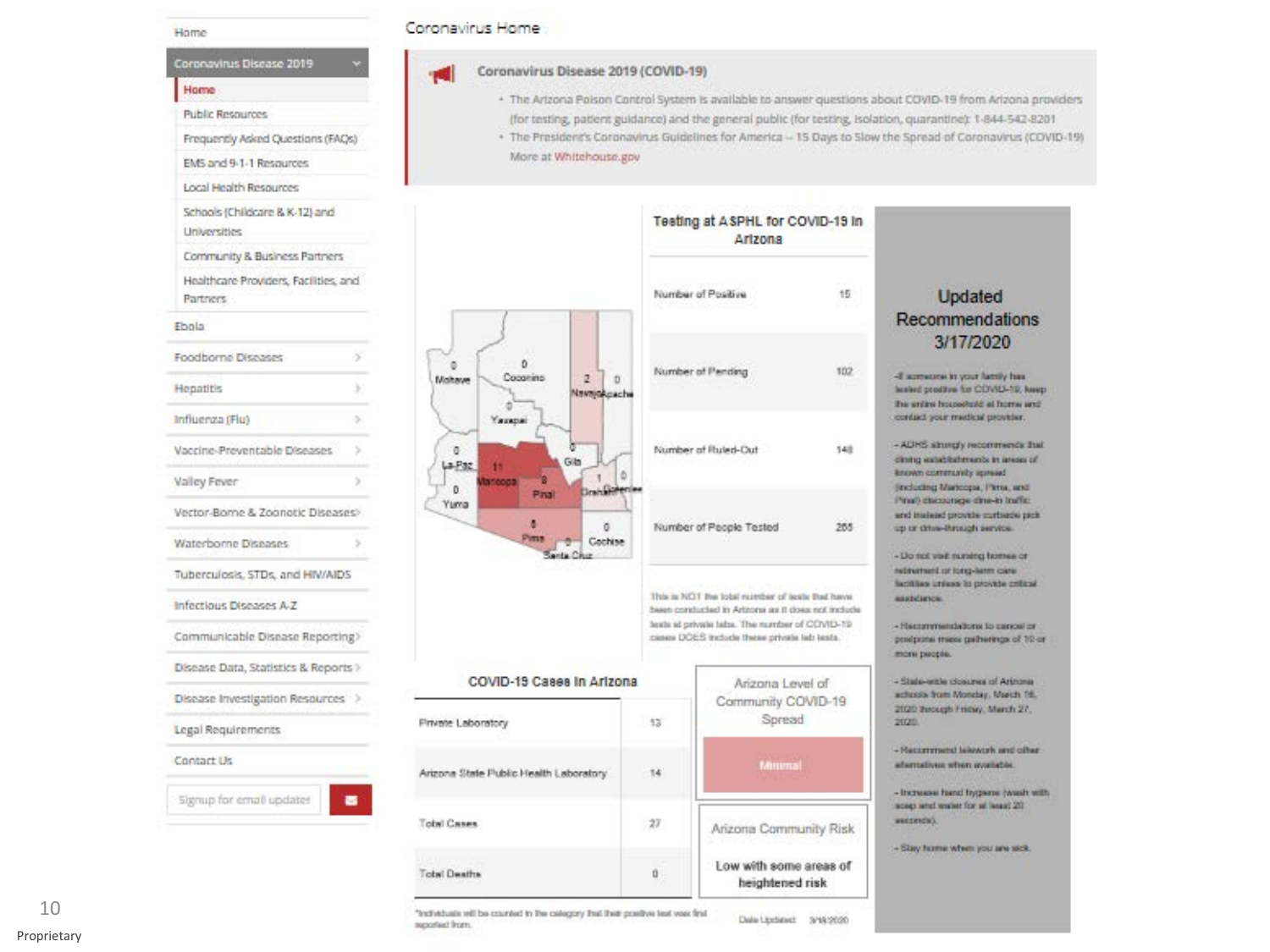

Number of Lab-Confirmed Influenza Cases Reported, by Week of Report: 2014-2020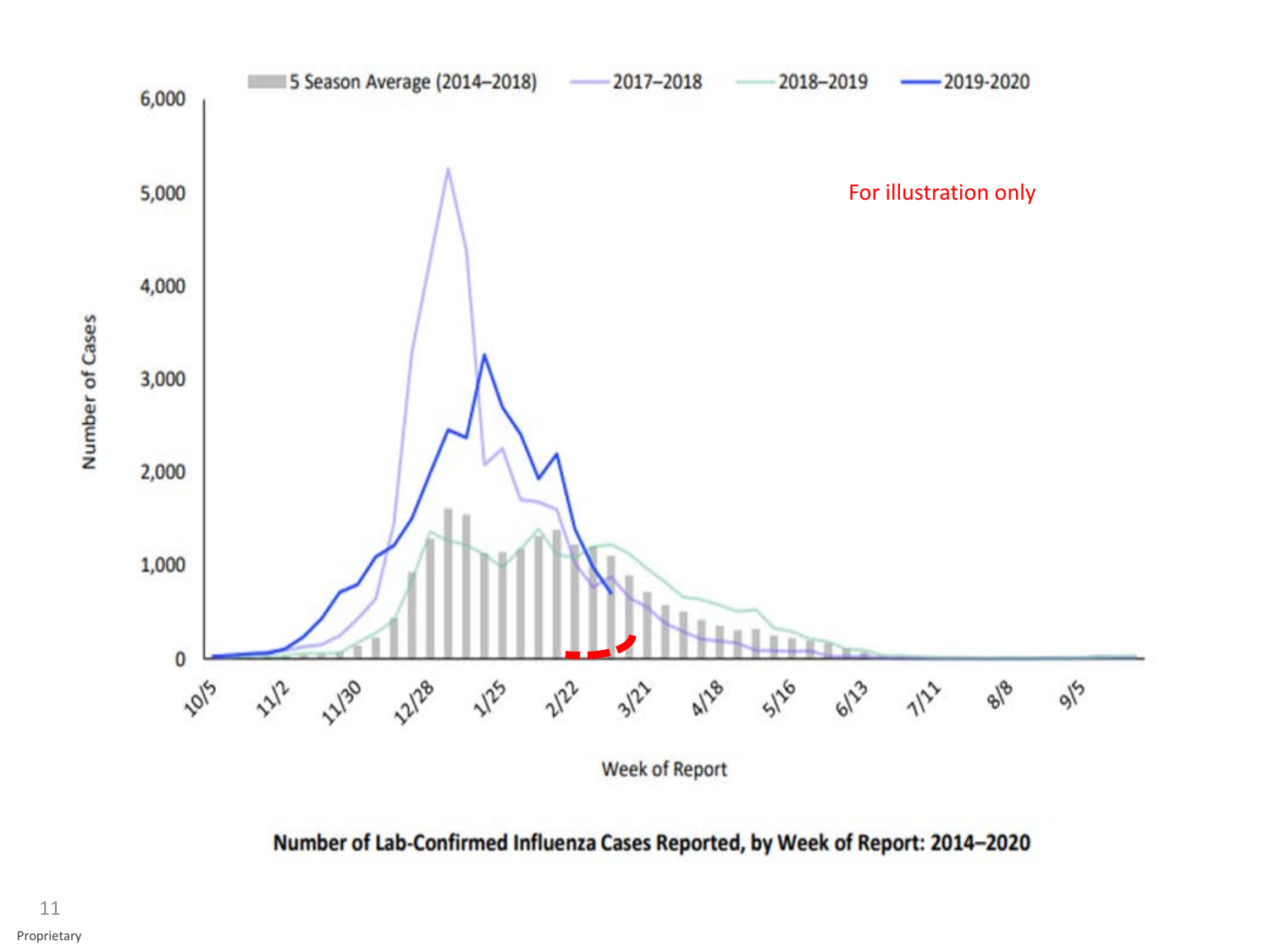

### Time since first case

Adapted from CDC / The Economist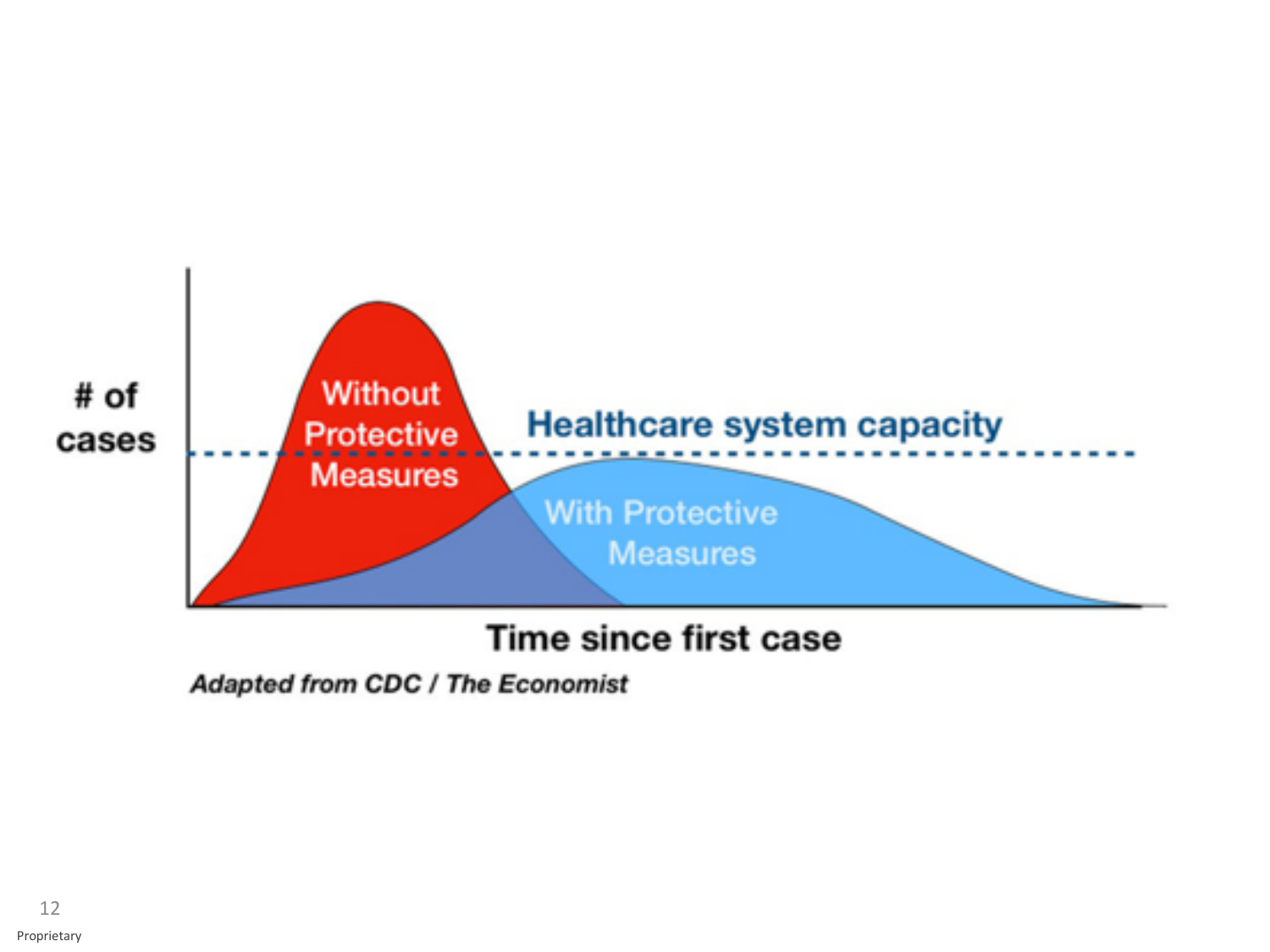

Number of Lab-Confirmed Influenza Cases Reported, by Week of Report: 2014-2020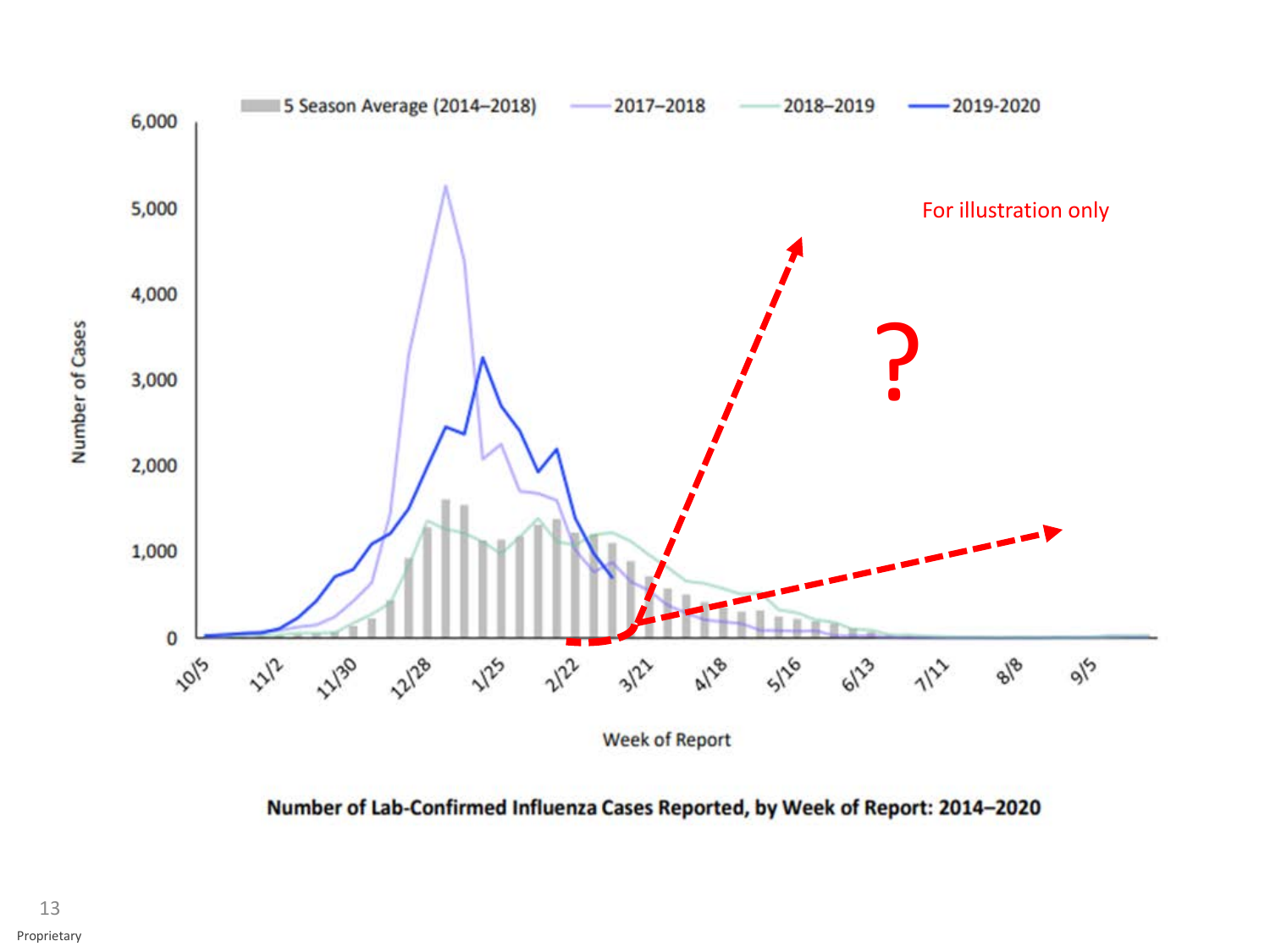### **Practical Guidance for Our Members**

Use the CDC Resources

- [How to Protect Yourself](https://www.cdc.gov/coronavirus/2019-ncov/prepare/prevention.html)
- [10 Things to Manage Your Health at Home](https://www.cdc.gov/coronavirus/2019-ncov/if-you-are-sick/caring-for-yourself-at-home.html)

Don't forget their ongoing needs for chronic conditions and social support

• Will require us to be innovative to help our members maintain "Social Distance" while not losing these important supports (medical, behavioral, social)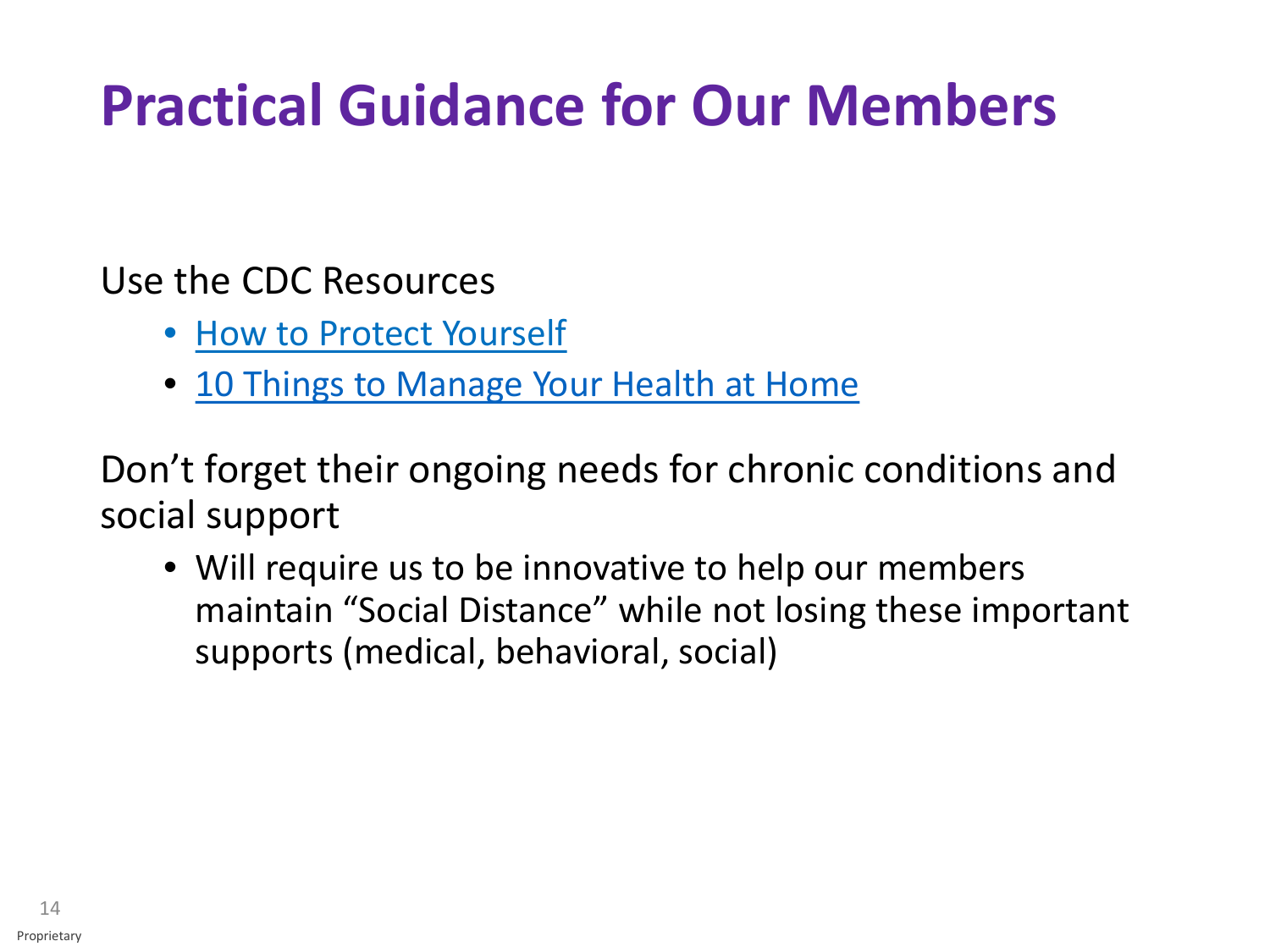### **What will be the experience of a person who is ill or being evaluated for COVID-19?**

- Self-care will be common for mild illness
	- Be prepared for self care and self isolation
- People who are frail or are at higher risk of having moderate or severe illness and death will need more communication and access to supports
	- If at home, family or friends who are practicing both excellent hygiene and self quarantine
	- Telephonic or telehealth connections
	- If in the clinic or hospital, healthcare providers with adequate PPE (Personal Protective Equipment)
- No specific treatments are currently available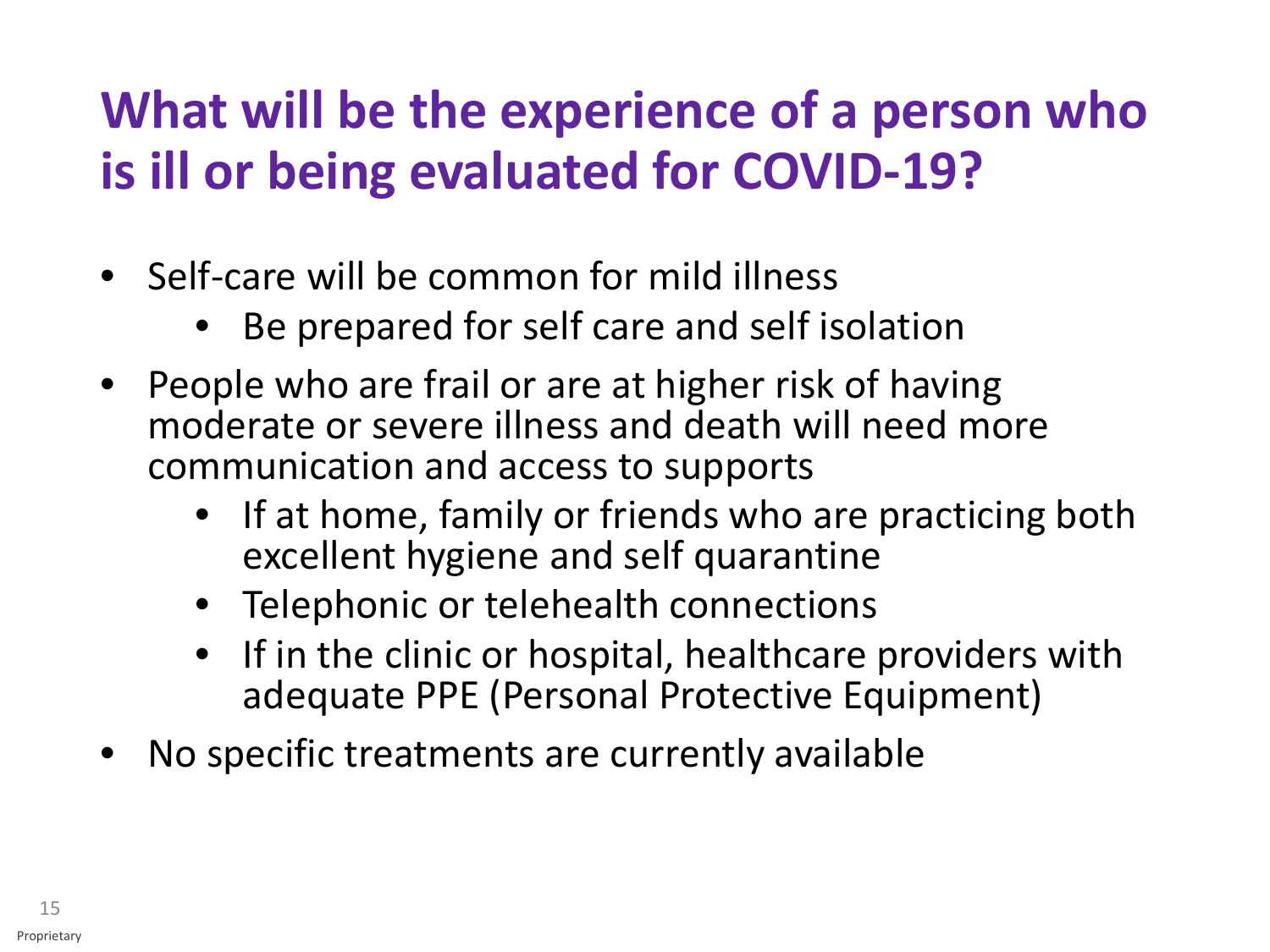## **Testing for COVID-19**

- Testing is only indicated for people who are ill and:
	- Public Health laboratories are only performing tests under certain public health indications
	- Commercial laboratories are only performing tests when ordered by a physician/NP/PA
- For many people with mild or moderate illness, the clinician may decide that testing is not warranted
- The test sample is collected by a healthcare professional who has appropriate PPE
	- Nasopharyngeal swab (a medical "q-tip" in the nose)
	- Placed in viral transport media (a small specialized test tube)
	- The viral transport media is then sent to the lab
- Lab results may take 3 to 6 days (estimate)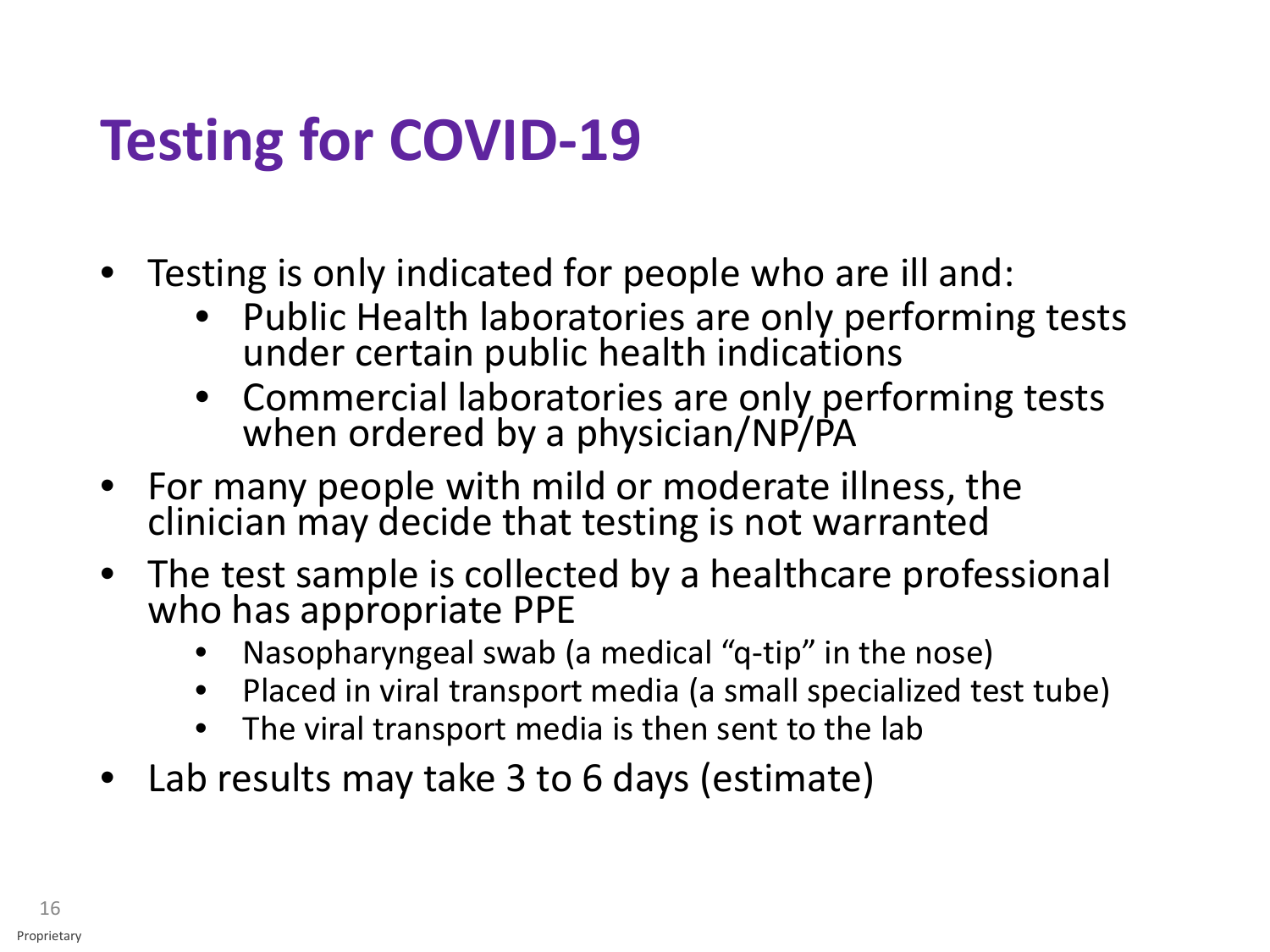### **Recovering from COVID-19**

- A person who tested positive for COVID-19 should:
	- Remain in home isolation for 7 days after COVID-19 testing if your fever and symptoms of acute infection are gone OR until 72 hours after fever and symptoms of acute infection are gone, whichever is longer
- A person with fever and respiratory symptoms who was not tested for COVID-19 should:
	- Stay home away from others until 72 hours after fever and symptoms of acute infection are gone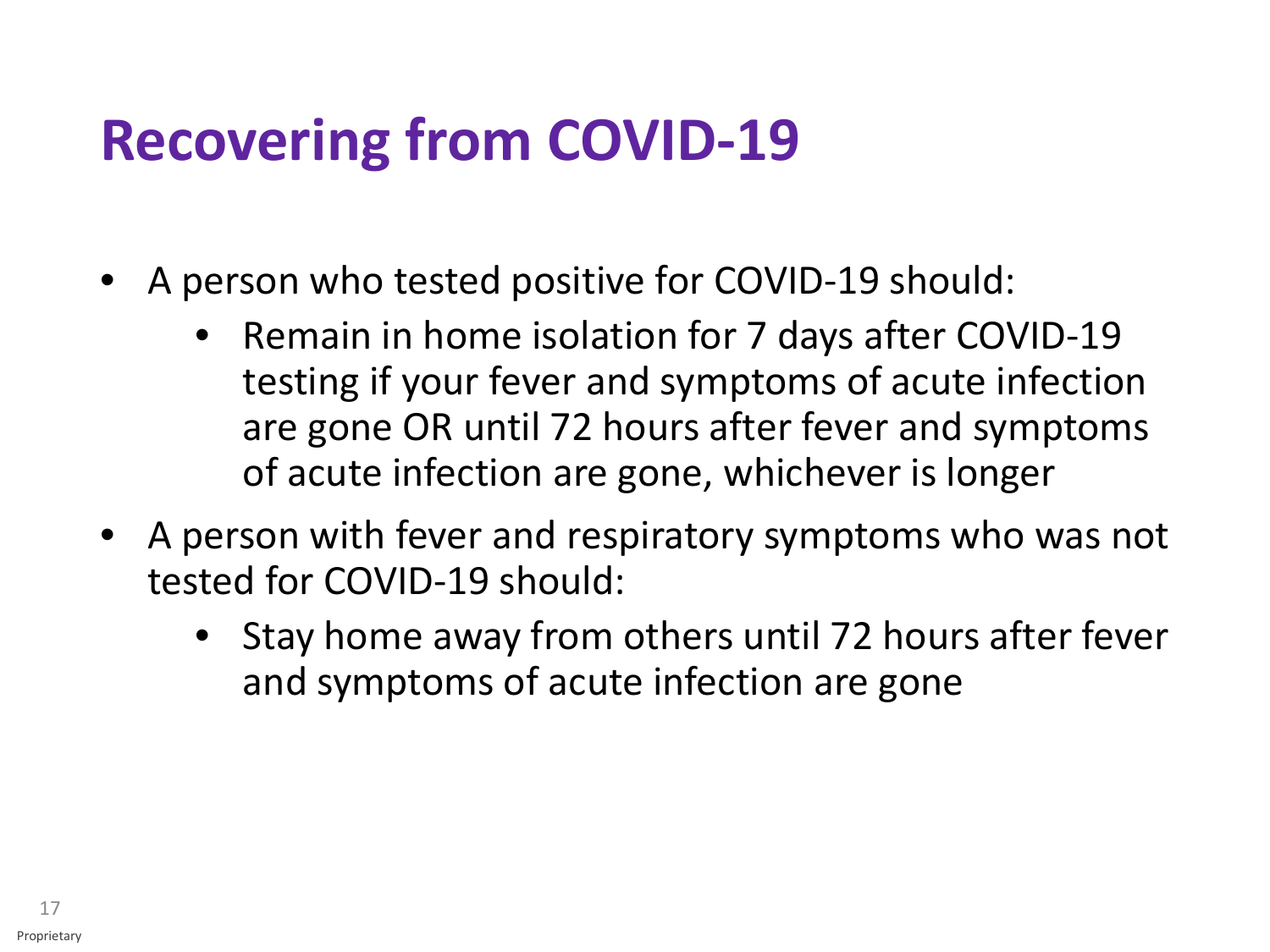## **Practical Guidance for Our Providers**

Use the CDC Resources to help themselves stay healthy

- [How to Protect Yourself](https://www.cdc.gov/coronavirus/2019-ncov/prepare/prevention.html)
- [10 Things to Manage Your Health at Home](https://www.cdc.gov/coronavirus/2019-ncov/if-you-are-sick/caring-for-yourself-at-home.html)

Help them use the resources for protecting themselves and their facilities

• CDC, ADHS and Maricopa County Guidance for Healthcare Providers and Facilities

We need to help them be efficient and able to adapt to increased demands as the number of cases increase

• Will require us to be innovative to help our providers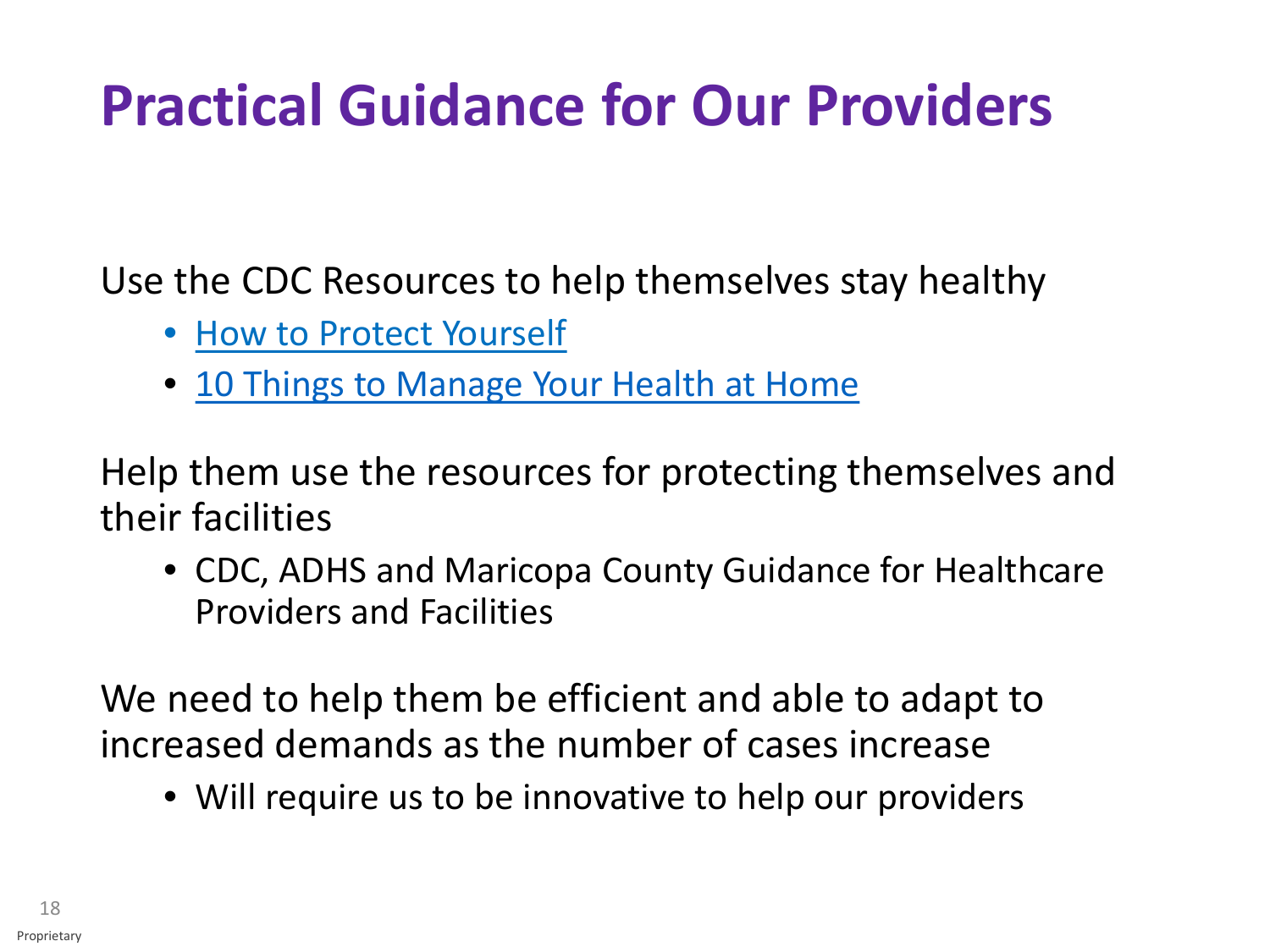### **Practical Guidance for Us as Employees**

Use the CDC Resources to help ourselves stay healthy

- [How to Protect Yourself](https://www.cdc.gov/coronavirus/2019-ncov/prepare/prevention.html)
- [10 Things to Manage Your Health at Home](https://www.cdc.gov/coronavirus/2019-ncov/if-you-are-sick/caring-for-yourself-at-home.html)

Our values

• Compassion, Innovation, Collaboration, Advocacy

Our ability to help members and providers

- Effective communication
- Knowledge of our systems and our ability to perform under challenging circumstances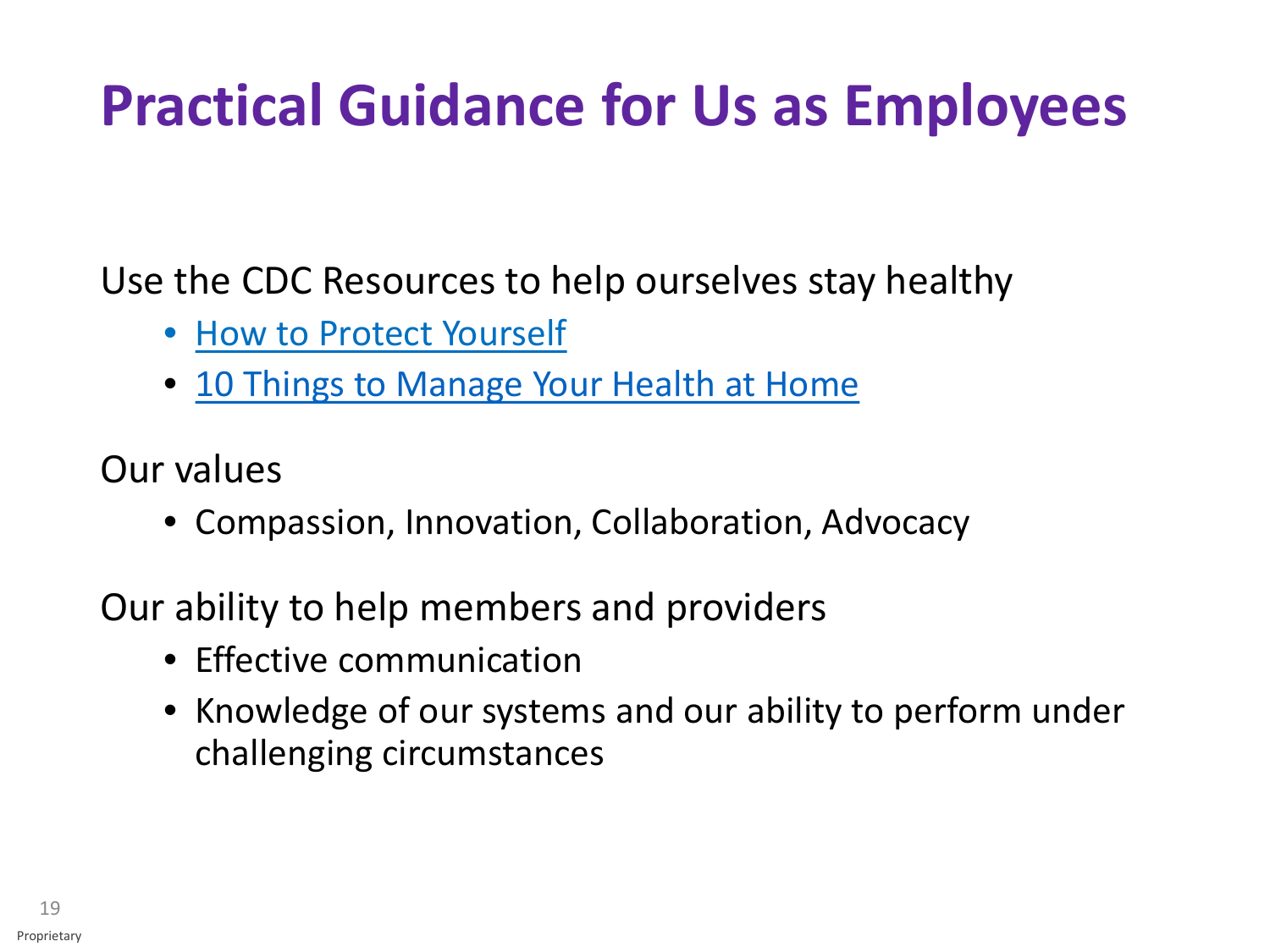

If you have questions about the information shared throughout the COVID-19 webinar series, email your questions to:

[ProviderRelations@MercyCareAZ.org](mailto:ProviderRelations@MercyCareAZ.org)

Mercy Care will hold a Q&A panel webinar next week to address as many of those questions as possible

If you need an immediate response, email your PR Rep directly.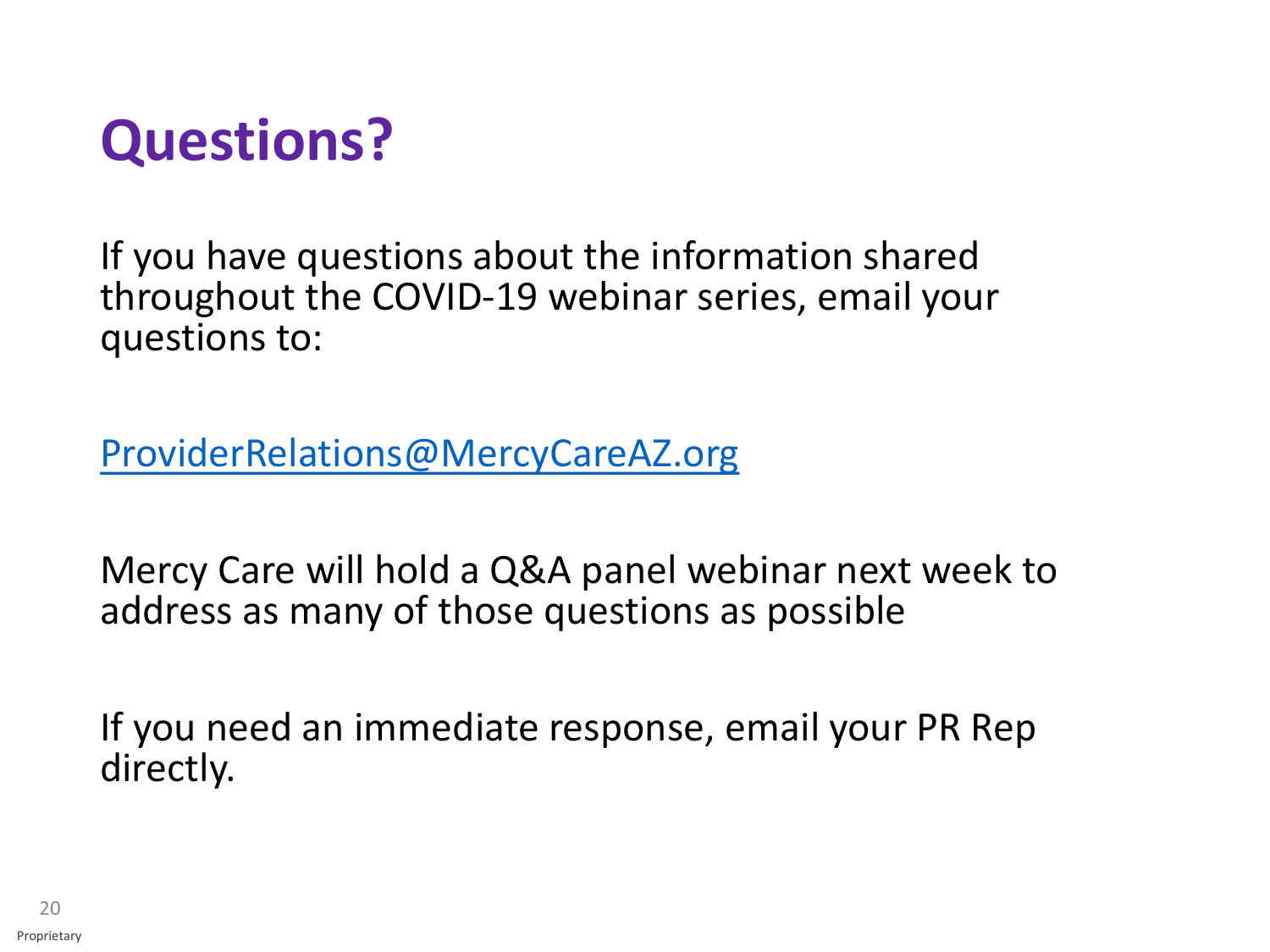

Location closures

- Notify your Provider Relations Representative, or
- Email: [ProviderRelations@MercyCareAZ.org](mailto:ProviderRelations@MercyCareAZ.org)